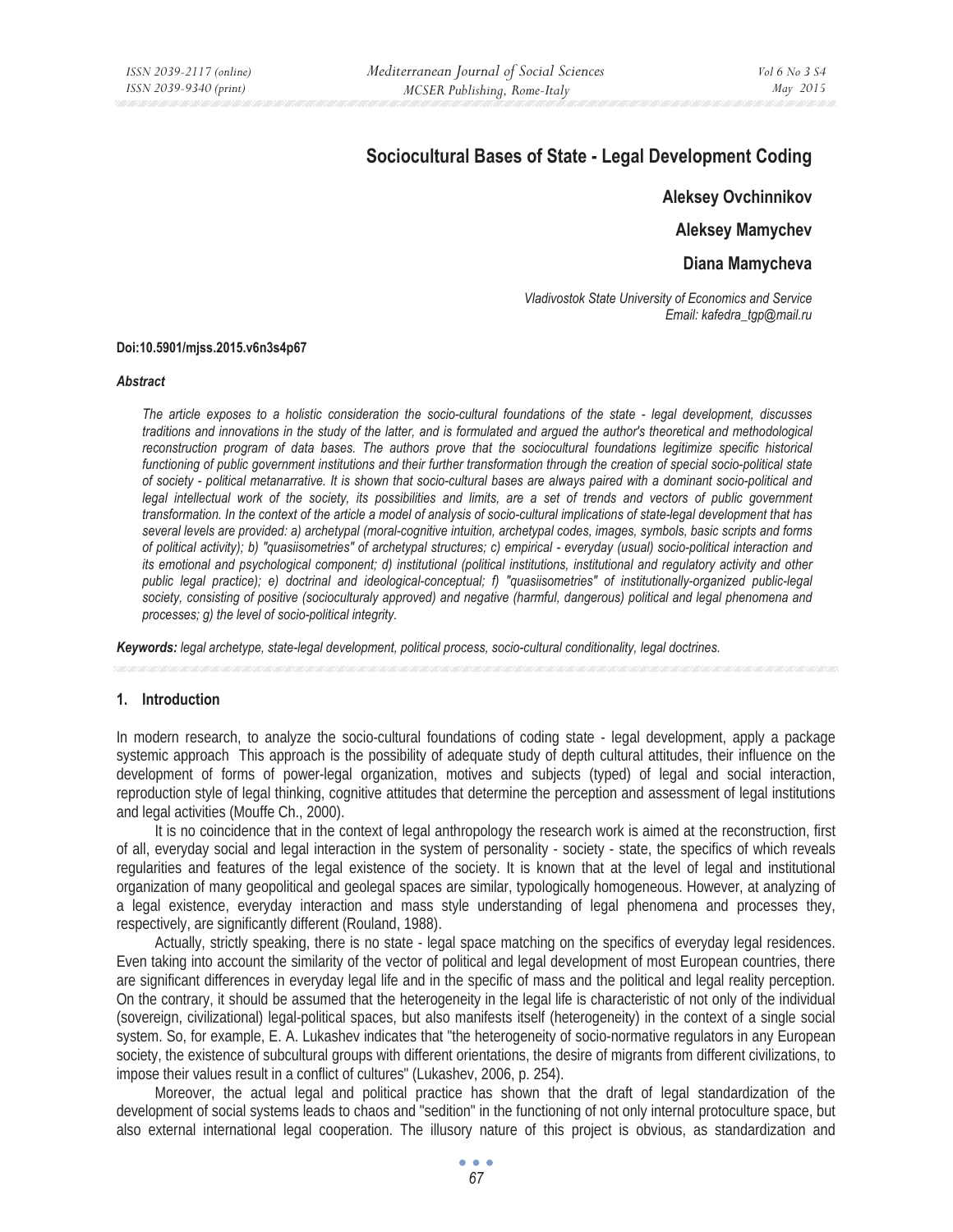| ISSN 2039-2117 (online) | Mediterranean Journal of Social Sciences | Vol 6 No 3 S4 |
|-------------------------|------------------------------------------|---------------|
| ISSN 2039-9340 (print)  | MCSER Publishing, Rome-Italy             | May 2015      |

unification of the legal development of heterogeneous cultural spaces is impossible.

In this respect, the reconstruction of social and cultural foundations of the state and legal development of a society, the understanding of the process of succession, dominants and factors affecting the stability and orderliness of social interaction, archetypal levels of conditionality legal culture of a society is of not so much theoretical, but practical interest. Such researches are relevant and useful because they involve formation of an adequate legal policy, areas of institutional reform, the formulation of clear principles and priorities of legislative activity, as well as contribute to, in the strategic plan, ensuring the national security of Russia.

Indeed, for an adequate understanding of the national legal reality, the mechanisms of its development and functioning, continuity and transformation of logic and style of legal reasoning, evaluation of existing political and legal institutions and structures it is necessary, first of all:

- first, to recognize the inferiority and narrowness of rational methods of research in law, because the legal life is much more varied and difficult, and the perception and knowledge of legal and related phenomena is not limited by rationalized techniques;
- secondly, the reorientation of legal issues with the study of logical and methodological problems, often divorced from the immediate process of cultural evolution of law and state, legal life of the nation, the real (current, typed in society) practices of everyday social and legal interaction, the study of life, the philosophical foundations of legal life;
- third, to recognize the crisis of Western rational type of legal consciousness, "inculcation" which in other moral spaces causes legal nihilism and political anomie, and guide the intellectual efforts to find out of the crisis through the return on the position of axiological rationality and protoculture conditionality;
- fourthly, the creation and justification of new models of legal society, an adequate moral-ideological and sociocultural environment, the development of legal and political thought and practice on the basis of their own civilization dominat and development opportunities;
- fifthly, the denial of objective truth and beliefs to produce hypotheses of scientific knowledge, since in this interpretation other forms of perception and cognition of reality, as well as other kinds of knowledge - religious, everyday, etc. lose the status of "objectivity".

For example, P. Berger and T. Luckmann in his most famous work, has repeatedly stressed that the logic is not peculiar to institutions as such, and not their external functionality, but the "way of reflecting on them". In other words, the reflexive consciousness transfers the property of logic (or, in this context style worldview, perception and evaluation of the existing reality - ed.) at the institutional order" (Berger & Luckmann, 1966, p. 108). In the same context, well known sociologist R. Merton notes, that the logic of functioning and functional competence of institutions and structures is mediated by the social environment. In its turn, the institutions not meeting the logic of the development of the sociocultural environment (imported or abstractly constructed or lost its social significance, etc.) cause dysfunction in the institutional development of society, lead it to a crisis, an unstable fuctioning. Therefore, "functional deficiencies of the formal structures generate alternative (unofficial) for more effectively satisfaction of the existing needs" (Merton, 1957, p. 198).

### **2. Literature Review**

In modern literature it is possible to allocate a sufficient number of projects aimed at the reconstruction of the cultural foundations of certain phenomena of political-legal, socio-economic and spiritual life of the society (Mordovtsev, 2002). As a rule, in the field of scientific reflection is actualized the search of sociogenic matrix corresponding to a particular society, group, social stratum, which characterizes the differences in attitudes, behavioral orientations, interests and needs, value world and worldview (Mostovaya, 1995, p. 72).

In General, the tradition of the study of the foundations of the state and legal development can be grouped into four main areas.

First, that is the group of researchers who analyze the political and legal development in structural and functional terms, these include works by such authors as G. Almond, K. Deutsch, E. Durkheim, D. Easton, G. Kelsen, K. Marx, R. Merton, T. Parsons, P. Sorokin and others (Merton, 1957).

Secondly, this concept version, focusing the aqttention on the institutional and regulatory encoding state-legal development issued from pen of such authors as H. Arendt, M. I. Baytin, I. N. Homer, A. F. Maliy, D. Nort, J. Wallace, V. E. Chirkin, etc. (Political culture…, 2007)

Thirdly, it is a political, sociological and state doctrine, focusing on the understanding of the state and legal development as complicated and dynamic system of public government relations (Duby, 1991 & Rouland, 1988). This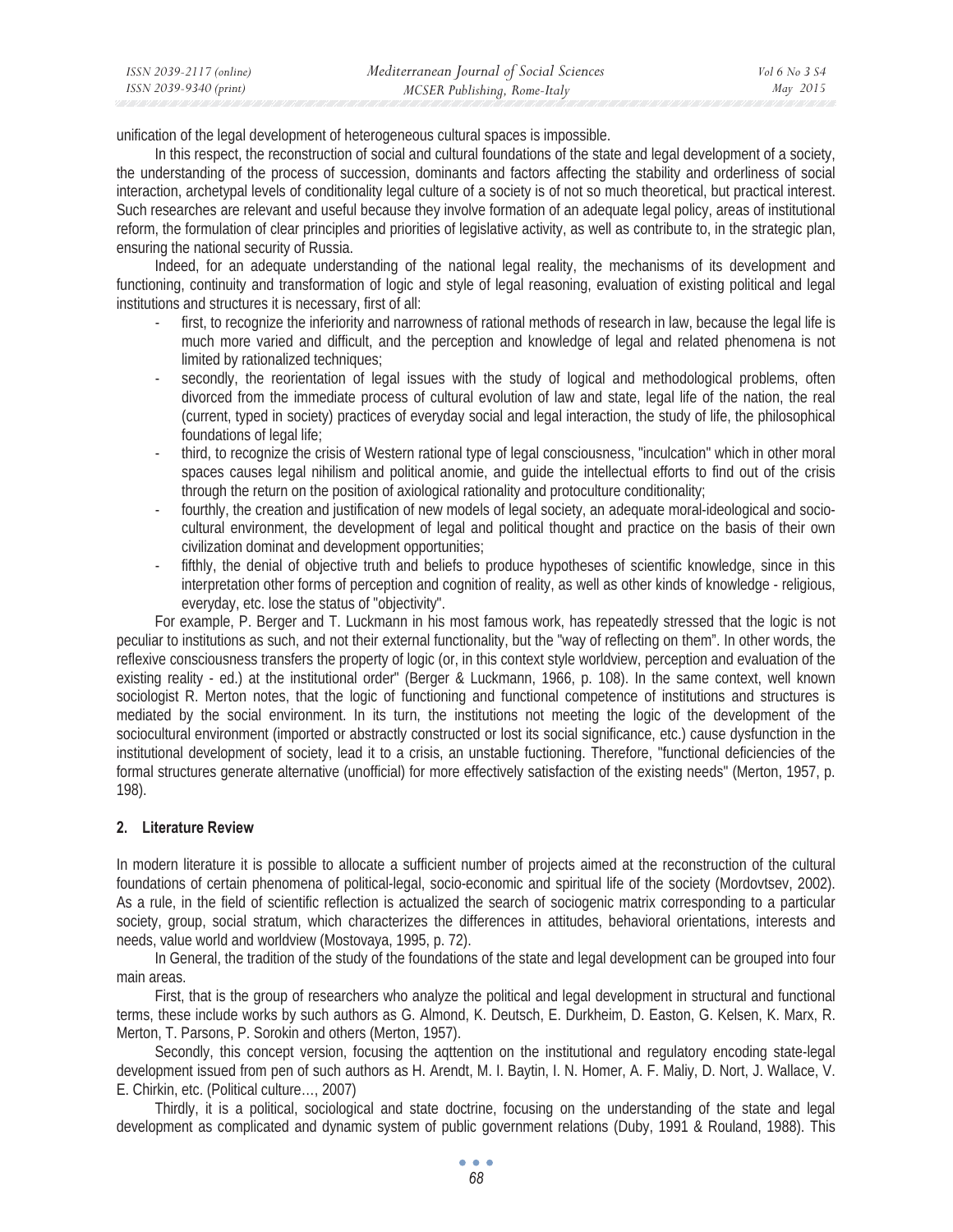| ISSN 2039-2117 (online) | Mediterranean Journal of Social Sciences | Vol 6 No 3 S4 |
|-------------------------|------------------------------------------|---------------|
| ISSN 2039-9340 (print)  | MCSER Publishing, Rome-Italy             | May 2015      |

approach to the interpretation is presented in the works of N. N. Alekseev, P. Blau, Y. V. Vereshchagin, N. Luhmann, G. V. Maltseva, L. S. Mamut, V. Podorog, O. Kharkhordin, E. Jünger, etc.

Finally, in the fourth tradition the political and legal development can either be specified by a certain type (Ovchinnikov, Mamichev, Manastirniy. & Tyurin, 2009) of political rationality (J. Agamben, M. Weber, P. Bourdieu, K. Crouch, M. Foucault, etc.), or as a socio-psychological attitudes (B. de Jouvenel, I. A. Ilin, M. N. Korkunov, L. I. Petrazycki, I. L. Solonevich, etc.), or mass political image of the state and legal reality (real or virtual), by dominant views, simulares, archetypal predispositions of society, etc. (J. Baudrillard, D. V. Ivanov, I. A. Isaev, Y. Evola, M. Eliade, J. Ellul, etc.), organizing socio-political intellectual work of the actors and processes of institutionalization of the state space (Mostovaya & Skorik, 1995).

In addition, a number of modern studies have recently been devoted to state and legal evolution, the development of various forms of political and legal organizations, a number of governmental institutions and practices within a particular socio-cultural environment (Muouffe, 2000). However, these fundamental developments, theoretical and methodological innovations, formulated trends of development of public government relations rarely are subjected to analysis of existing state and legal systems and the prospects for their transformation based on socio-cultural coding of their evolution (Berger & Luckmann 1966). All of this requires a comprehensive study of the bases of the state and legal development based on socio-cultural factors and its transformation (Lukasheva, 2006.). In this article the theoretical, methodological and structural components of such a research program are formed.

# **3. Methods and Materials**

At the moment there are no heuristically adjusted research methods of socio-cultural encoding of state and legal development. Although, for the compilation of General methodological context, it is nessesary to consider the following theoretical and methodological orientations:

- 1. Religious worldview and its role in the life of a particular people;
- 2. Relations "Aliens" and "Own";
- 3. Relations "Own" and "Alien".
- 4. The value of the family (clan) and it interests.
- 5. Traditional attitudes towards government and other authorities ("distance of power ");
- 6. Relation to work and to the property.
- 7. Relationship to applicable law (the"Law"-"Custom"-"Traditions").

We believe that these points will let to come most closer to understanding of the socio-cultural foundations of the state and legal evolution of a particular society, the main vectors of development.

As a methodological principles can be distinguished the followings:

- 1) the principle of supplemented in the understanding of the behavior of individuals and groups in the legal and political spheres, when, on the one hand, the legal and political institutions, structures and mechanisms largely determine human activity, its nature and direction, and on the other, the efficiency and stability of the legal and political components of the national statehood is determined by "human factor";
- 2) the principle of "understanding interpretation", i.e. the concept is structured by methods of understanding and explanation, which generally corresponds to the heuristic settings of postnonclassical (understanding) science. This approach allowed us to consider the scope of legal and political everyday life, peculiarities of their political and legal activity, to identify the factors of sustainable development of the state and institutions of civil society, to assess the criteria for determining the effectiveness of the law in its socio-cultural dimension;
- 3) ethno-cultural conventionality, means that existing in the society of value-normative systems have specific historical and socio-communicative nature. Thus the knowledge of the latter is due to socio-cultural and historical context, any legal phenomenon or process theoretically and philosophically is loaded and conditioned by socio-cultural factors and dominantes;
- 4) integrity is a methodological principle of systemic and organic unity, interaction and interconditionality of all elements of the socio-legal society;
- 5) objectivity as a methodological principle of the present study involves the orientation of the reconstruction of existing concepts and characteristics, legal ideology, independent of the will and consciousness of;
- 6) instrumental-legal realism, means the knowledge of social and cultural factors and dominants necessary not only for understanding law and legal world views, but also for the management of real socio-legal and political processes.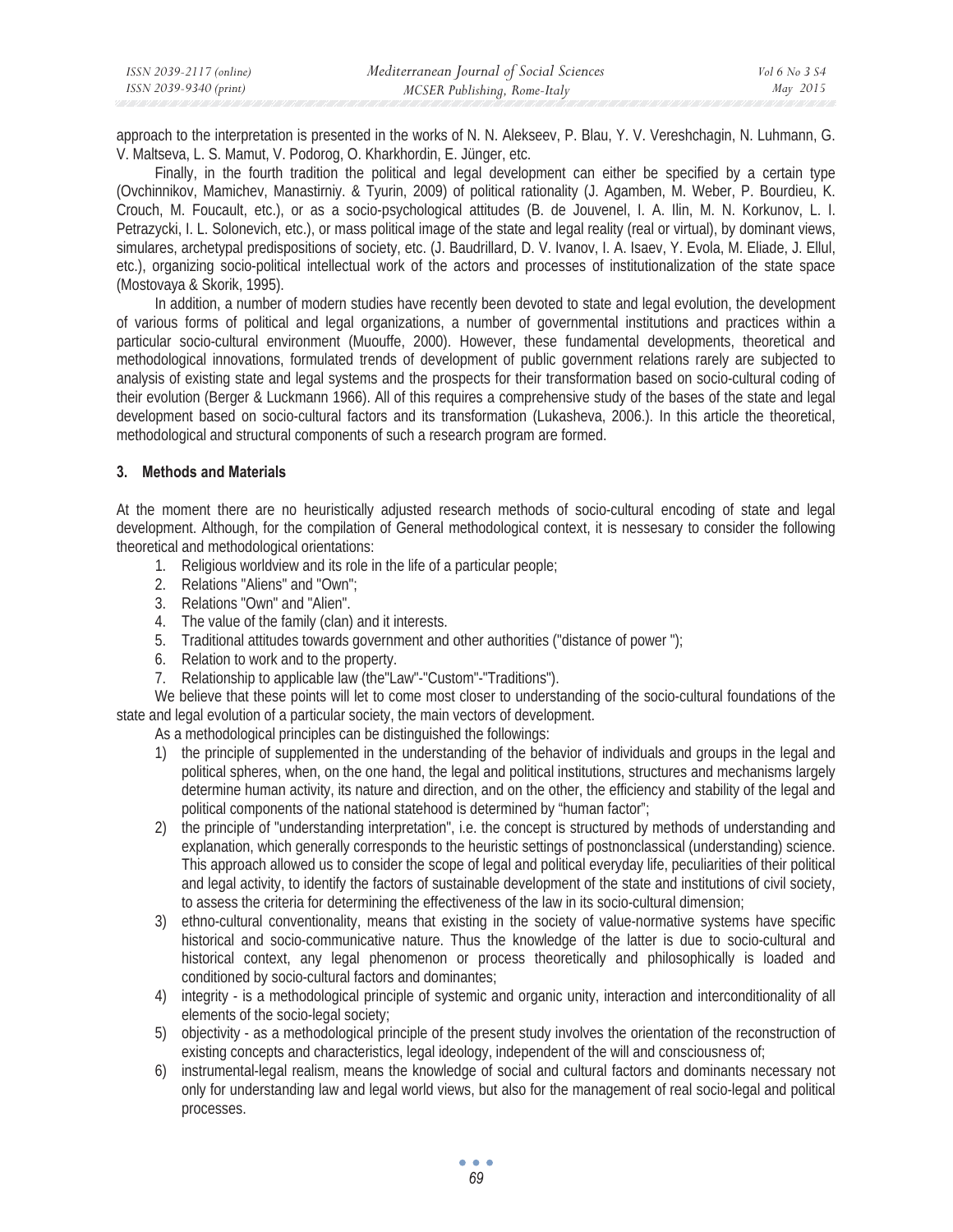### **4. Results and Discussions**

Central to contemporary research of socio-cultural implications of state power and power relations is the reconstruction of social and cultural codes (archetypes, dominants) contributing to the development of the political system and culture of the society, as well as levels of conditionality. However, the levels, the content and forms of socio-cultural implications of the political process are one of the controversial problems (Kirsanova & Korotina, 2014).

The complexity and ambiguity of such research is, on the one hand, in excess of the "psychologization" of this research project that does not always meet the objectives of the analysis; and on the other, in some "restraint", "caution" with whom the researcher refers to deep socio-cultural structures and political right culture, due to the lack in the theory of sufficiently clear and authoritative position on the national study of the bases of power, politics, law, and other legal and political phenomena (Political culture, 2007).

However, it is clear that the formation of political and socio-legal aspects of behavior, patterns, images and conventions of perception of political and legal phenomena and processes of contemporary reality are largely determined by the memories "about the events, beliefs, feelings stored for centuries. All of this is the common heritage of the majority. Even if it is not realized, even if to abandon it, it remains the basis, the Foundation of the nation -- and some invisible influence on our opinions and actions" (Moscovici, 1998, p. 173).

This methodological turn in the study of political and legal cultures of the society and state legal process is based on the system analysis of all factors and patterns of development of specific socio-cultural environment. Thus central to these studies is the analysis of behavioral patterns (cultural models) and clichés and stereotypes of thinking, characteristic for members of a particular culture. In this context, fair is position of the Sapir, announced at the Congress of the British Association of anthropologists, according to which culture on the socio-psychological level imposes certain styles of political thinking and behavior, including the typical political rituals and symbols, even the postures and gestures (MFA, Moscow, 1988, p. 49-50).

Therefore, without understanding of the socio-cultural implications it is impossible to adequately analyze patterns and randomness in the development of institutional power-the legal system of a society, the national political process, the system of practices of public - legal interaction in the system of personality - society – state, to carry out political modeling of modern development of society, as well as to adequately identify the roles and tasks of legal policy of the state.

It seems to us, based on the foregoing theoretical and methodological principles, it is appropriate to emphasize the structure of the archetypal conditionality of the state and state-legal development. As already noted above, the recurrent political and legal experience forms certain unconscious (sustainable, collective) factors and dominant interactions that become archetypal structures or socio-cultural codes (archetypes) for the development of the political life of. At the same time, these archetypal patterns affect our perceptions and experiences, trying to organize them in accordance with the existing. Socio-political archetypal patterns and models, according to our definition, represent a crystallization of state legal experience of the nation, fixing the baseline script of legal - political thinking, regime interaction between the individual, society and the state, shaping trends in institutional - power and socio-legal organization of society.

- 1. The archetypal level of society is a primary, basic level of formation of political and legal culture of the society, in fact, representing the. It is a carrier of social and cultural reinforcement, which determines specificity of the institutionalization of certain phenomena and processes legal activity and forms a "congruent semantic and pragmatist perspective" (M. Mead, D. Clachon, etc.). Some researchers propose to call such a primary level, a particular layer of culture, which is formed mainly at the level of mass unconsciousness manifesting itself when moving from private life to the socio-cultural psycho local human community and back. At the same time, the particular culture exists as a phenomenon of individual unconsciousness, reflecting the General trends of private life and in many ways causing the formation of personality and its social roles, and the nature of interaction with other individuals" (Mostovaya & Skoryk, 1995, p. 70). Meaningfuly characterizing this level, we can distinguish the following components: moral and cognitive intuitions; overrational values (archetypal codes); archetypal images and ideas; archetypal prelegal primary noms (Ovchinnikov, Mamychev, Manastirniy & Tyurin, 2009).
- 2. Quasiisometries of archetypal structures is a socio-cultural space, where are rooted and are acting main sociopolitical and legal archetypes of the local community (ethnos, ethnic minorities, ethnic groups, etc.) Namely, at this micro level is taking part continuous, slow formation of social and cultural dominants, reproducing the specificity and uniqueness of the state legal culture of a particular society and its special power-law interaction.

Therefore, this dimension reflects the so-called "derivatives" "societaria" factors and sources. In other words,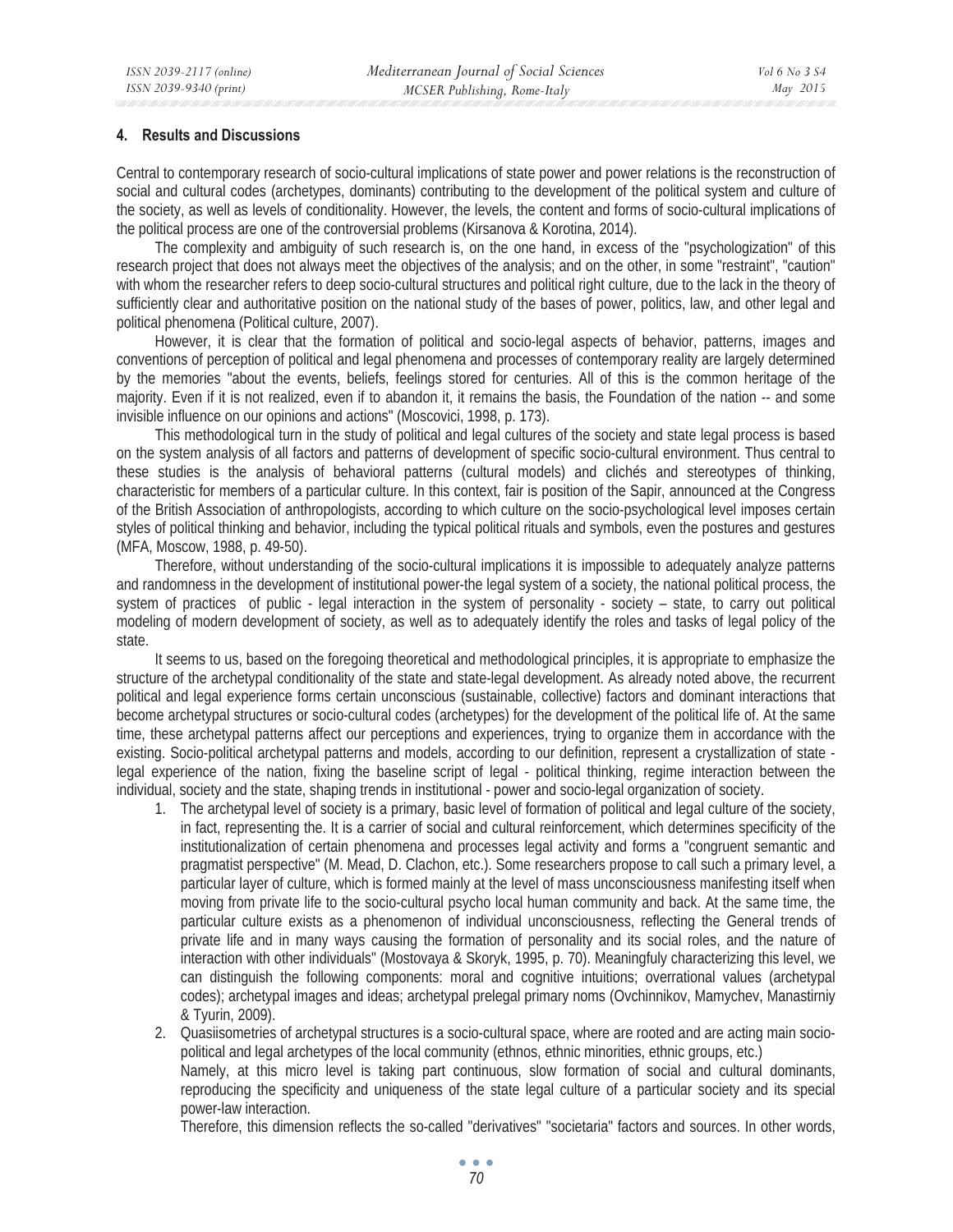derivativeness means that the socio-political codes and factors contributing to national political reality, are expressed in the customs, traditions, style perception for political and legal phenomena and processes, moral and spiritual landmarks and the patterns of interaction in the system of personality - society – state, in other national and religious artifacts, which determines the features of political culture, forms and practical schemes of satisfaction the spiritual and material needs, their accompanying rituals.

The ratio between the archetype and its derivatives is not informative, and energy-motivational. For example, K. Jung himself has stressed that the archetypal basis of society does not apply to inherited notions, but to internal dispositions that produce the same representation. The first level determines the content and form of streamlining legal-cultural life of society. True is writen in this context of I. V. Mostovaya and A. P. Skorik that this level initiates the formation of the primary domestic relations, rituals, primary social norms, values and evaluations. In short, it forms "partly anreflexive everyday world of social interactions - with its established traditions, special (for internal use only) social symbolism, special language, which almost is intuitively understood by "owns"" (Mostovaya & Skorik, 1995).

3. The empirical level of the state-legal society is a common legal and political interaction in the context of which is carried out daily (practical) behavior of subjects on the basis of established and successively reproducing forms and typed models of socio-authority interaction, achievement of subjective interests and needs Essential on this level is, of course, not only the behavioral tradition", but also "oral tradition", and also formed on the previous levels moral-cognitive readiness and installation in the existing perception of reality, legal emotions and attitudes (emotional-psychological component of everyday political interaction). Namely practical (usually daily) behavior reflects real, unlike, for example, from authorized (officially recognized) customs, the specificity of the socio-political life of the nation, ethnic groups, specific.

In its turn, the emotional and psychological side reflects the inner component of everyday socio-political interaction, which is based on the emotional and psychological experience of individuals.

- 4. Doctrinal (theoretical) level of state-legal society is deepest, essential (conceptual, ethical, symbolic) features of political and legal phenomena, processes and is linked to their performance and rating in political thinking. This level is integrative, unifying the existing cultural content with basic, hypotrichosis installations, the dominant socio-political development, etc. It includes the following elements that characterize this level from the perspective of archetypal conditionality: axiological (normative values), conceptual (political and legal theory, doctrine, categories and concepts) and symbolic (the existing state legal symbols and rituals) components.
- 5. The institutional level of the state-legal society respectively embodies historical patterns of specific socioenvironment, institutionalizes established, typed forms and models of positive interaction in the system of personality - society – state. P. Berger and T. Luckmann rightly belived that, "the institutionalization takes place wherever is a reciprocal typification of customary action figures of various kinds. "In other words, any such typification is the Institute", in its turn, "the logic of institutional development - ed.) tend not to institutions and their external functionality, but the method of reflection. In other words, the reflexive consciousness transfers the property of the logic to the institutional order." Therefore, the researchers conclude, "institutions always have a history, a product of which they are, it is impossible to adequately understand the Institute, without understanding the historical process in which it was created" (Berger & Luckmann, 1966, p. 97).

Right is Professor A. Y. Mordovtsev indicating the effect of the regularities in the development of legal and institutional organization: "on the one hand, existing state and legal institutions (in particular, elements of the legal system) inevitably determine, regulate, direct and even evaluate the behavior of an individual as lawful or unlawful, and on the other, the efficient functioning of these institutions, the direction of their development, specific activities, role and importance in society and the state always depend on a subjective or "personal" factor, i.e. there is a mutual addition, a balance of subjective and objective in the legal sector regulation of social relations" (Mordovtsev , 2002, p. 53-54).

So this level, in addition to existing state - legal institutions and structures, reflecting the essentially static element of institutional level, also includes dynamic elements such as institutional and regulatory activity (legislative, law enforcement, judicial and other legal and political practice), as well as the institutional and regulatory activity of the citizens and various public institutions and structures (Kononova, Yakimova, 2013).

6. Quasiisometries of state-legal society is a level, reflecting the positive (with sociopolitical approval) and negative (harmful, dangerous) political and legal phenomena and processes. At this level the interaction of the existing institutional, government and legal organizations with real behavioral practices, refraction of existing institutions in the national political thinking take place.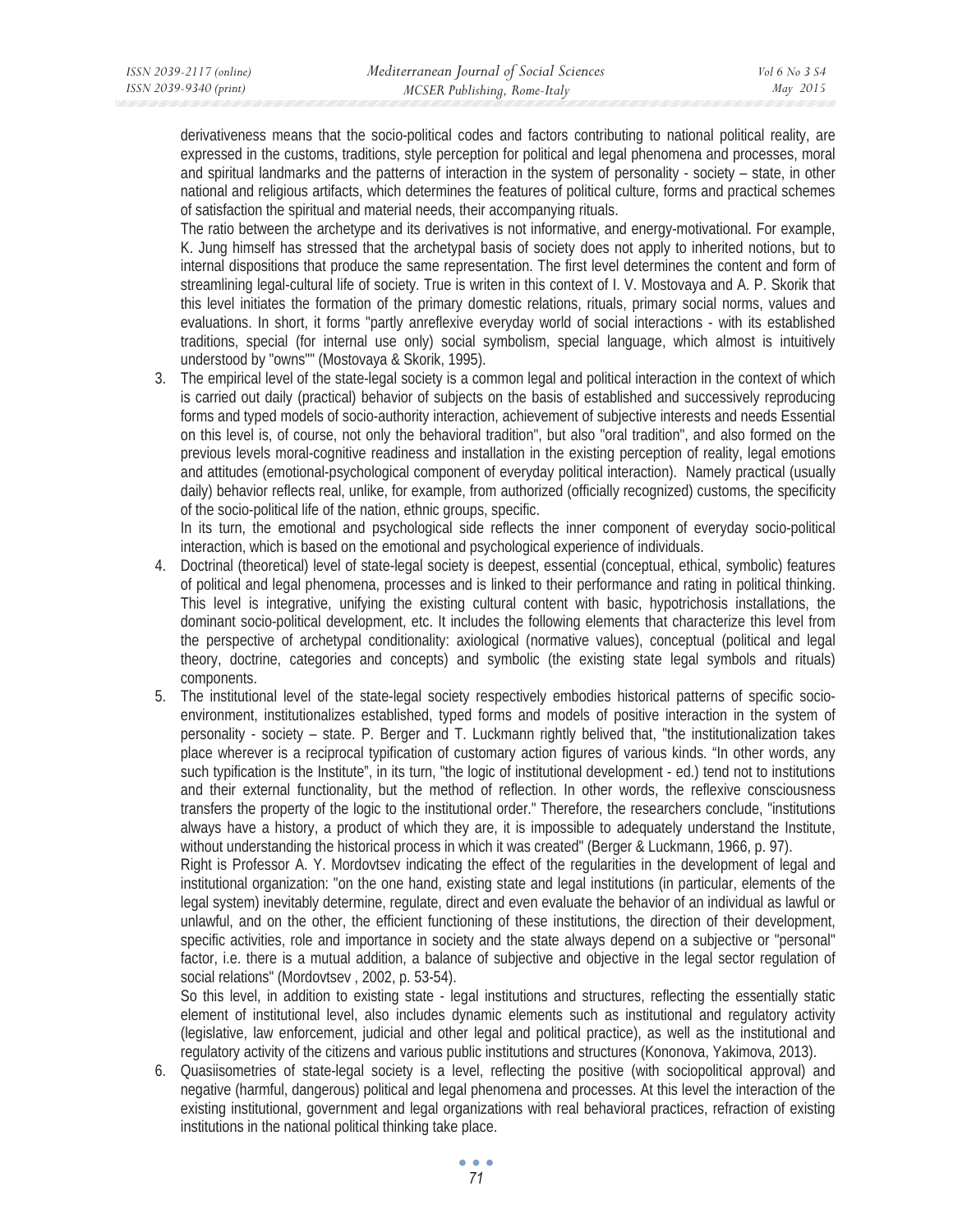In addition, it should be assumed that the political - legal space is a particular area of social life, in which the interaction of social actors about the organization and the exercise of political power, the implementation of specific interests and needs, the direct management of public affairs and the organization of political and legal order of interaction of individuals, their social communities, organizations, institutions, etc. is carried out (Andreev & Bordyugov, 2004, p. 7). Thus, political-legal space includes institutional structure, its political, legal, cultural and moral framework that provides a specific state - legal regime. In the public consciousness forms certain conceptions of the individuals social space, thereby predetermining political - legal organization of the last, and the political interaction of actors within this space defines the true meaning and importance of political and legal institutions, institutions in the existing conditions of place and space.

- 7. The level of socio-political integrity characterizes the culture of a particular society as a holistic phenomenon, reflects its specificity and adaptive capacity to face the challenges of modernity. It expresses three main elements that characterize the specificity of a political and legal cultures, institutional development perspectives, the possibilities of adaptation to external borrowings of certain institutions, to import any ideas and doctrines, and also sustainable forms and ways of perception and evaluation of the phenomena of political and legal reality, socio-cultural standards and models of interaction in the system of personality - society state. These elements should include follwings:
	- a) the dominating type of socio-political and legal thinking, reflecting, respectively, the condition (linguistic, communicative, historical) that reveals and updates the state legal existence for the subject as a special "background", the context of the existence of real political - legal phenomena;
	- b) socially significant and legitimate standards and models of socio-political and legal interaction, reflecting the current level of institutional organization and in everyday political activities sustainable models of interaction in the system of personality - society – state, as well as established and adopted by a majority system of perception and assessments (national cognitive matrix), occurring inside the society and outside political - legal phenomena and processes. This component reflects the highest form of human activity that have a collective origin (E. Durkheim), as well as acting in the society dominant political and legal ideology;
	- c) socio-legal and political psychology of the nation, reflecting in integrative form of socio-political sensitivity and socio-political stereotypes of imperious interaction. Moreover, this political sensitivity, cognitive set and readyness (which define the style, story line and moral predispositions) are reflected in the prevailing patterns of behavior, moral norms, mass estimates and judgments concerning various political and legal phenomena and processes. For example, a representative of the school of annals J. Duby said that "systems of images, ideas, that are in different groups or countries are social formation, are combined in different ways, but always underlie human ideas about the world and about their place in the world and, therefore, determine the actions and behavior of people" (Duby, 1991).

# **5. Concluding Remarks**

In the context of the analysis of state-legal development it should be spoken of a single political - legal order, which is based on political, legal norms, ideas, values and ideals of the institutional organization of society, ensuring the orderliness of social relations and reflecting the peculiarities and regularities of development of socio-cultural system.

Important for understanding of the state-legal development trends is the analysis of socio-cultural implications of public government and socio-legal relations, as well as the reconstruction of the socio-cultural codes (archetypes, dominants). Socio-cultural conditionality of state-legal development of the modern political process is associated with the crystallization of the political and legal experience of the nation, fixing the baseline legal and political thinking activity, modiness of interaction between the individual, society and the state, shaping trends in the institutional power of social organization.

To describe the socio-cultural integrity of the state - legal development, a separate political and legal phenomena and processes in the work was developed the following multilevel model:

- 1) archetypal level (moral-cognitive intuition, overrational values, archetypal images and symbols, socio-cultural personally public interaction;
- 2) quasiisometries of archetypal structures (socio-legal and political codes and dominants, which are expressed in political and juridical customs, traditions, style perception for political and legal phenomena, moral and spiritual landmarks and the patterns of interaction in the system of personality - society - state);
- 3) empirical level of the state-legal society ("behavioral tradition" and "oral tradition", socio-political and legal